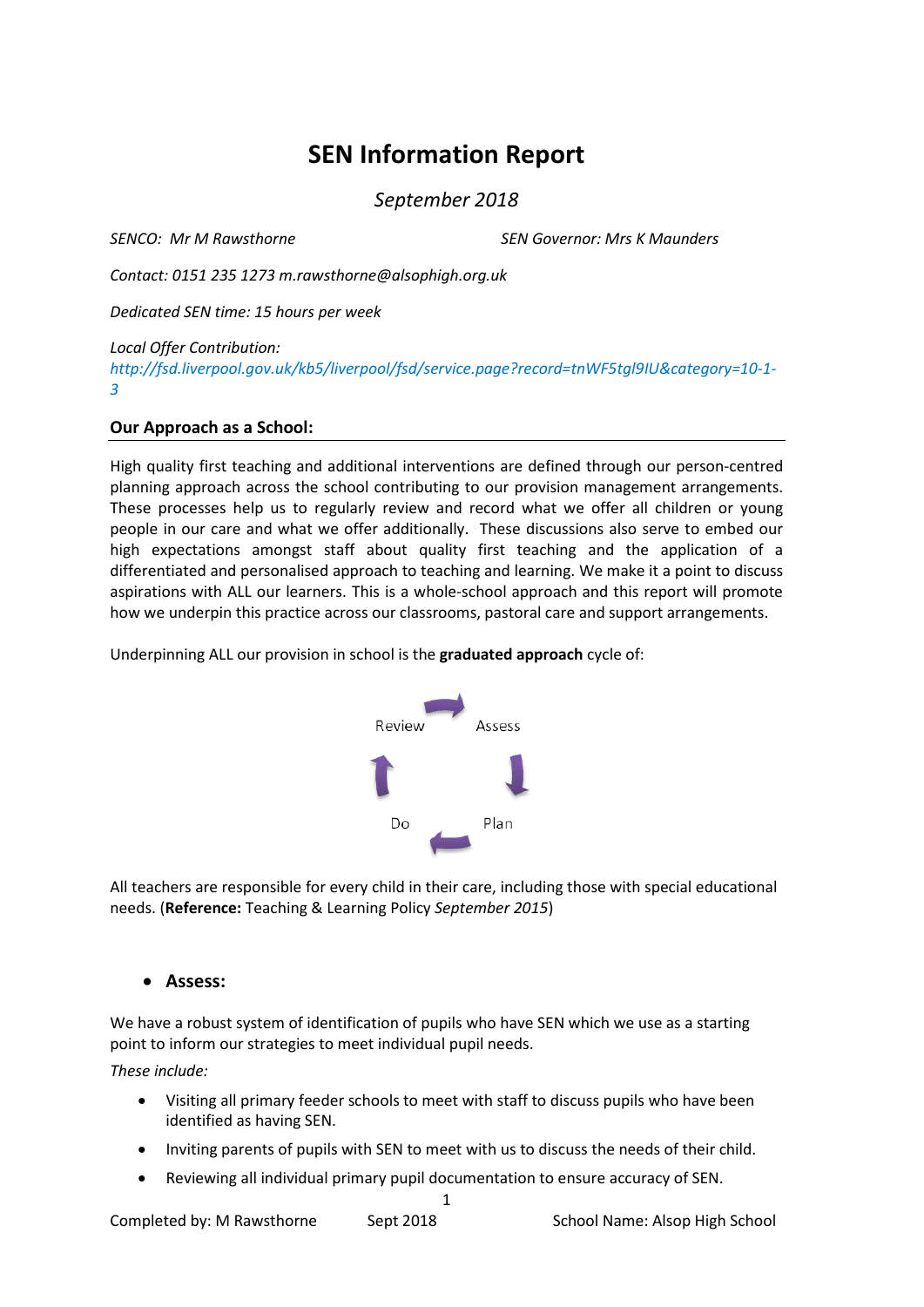- Baseline assessment of all pupils using NFER literacy and numeracy tests.
- Clear lines of communication with teaching staff, Heads of Department and Heads of Year to ensure that pupil concerns are shared.
- Formal assessment of pupil progress at three points during the year.

## **Plan:**

- All lessons are differentiated to meet the needs of students in the class. The learning for all students is based upon the school's curriculum with its various pathways designed to meet the differing learning needs and abilities of our students.
- Where it is decided to provide additional pupil support parents will be notified. All teaching staff, Teaching Assistants and Learning Mentors will be made aware of your son or daughter's learning needs and are assisted by the Senco to plan how their needs will be met.

## **Do:**

• Working closely with the Senco, class and subject teachers will be responsible for ensuring your child makes good progress. Additional support may be delivered by Teaching Assistants and specialist outreach teachers. Your consent will be obtained before specialist support is requested for your son or daughter.

## **Review:**

Pupil Progress is tracked and reviewed using Sisra Analytical online. Targets addressing pupils SEN are set at the beginning of each term and reviewed at the end of every term. This is in addition to attainment tracking and reporting that takes place at three points during the academic year. The effectiveness of additional support is monitored using this information.

Pupils making insufficient progress are invited to an informal meeting with the Senco to discuss the way forward. Parents are also contacted and encouraged to contribute to this discussion. Often external factors such as attendance and behaviour may impact on progress and we address these issues by working our school's Attendance Team and Pastoral Support Team.

Data enables us to compare the attainment of pupils with SEN against national expectations. We use this data to ensure pupil progress continues to be significantly above the national average. It also enables us to ensure cohorts of pupils with specific SEN such as ASD or SPLD are making progress comparable if not better than their peers nationally.

## **SEN Needs:**

Children and young people's SEN are generally thought of in the following four broad areas of need and support:

1. Communication and interaction

We support pupils with communication and interaction needs by the following means:

2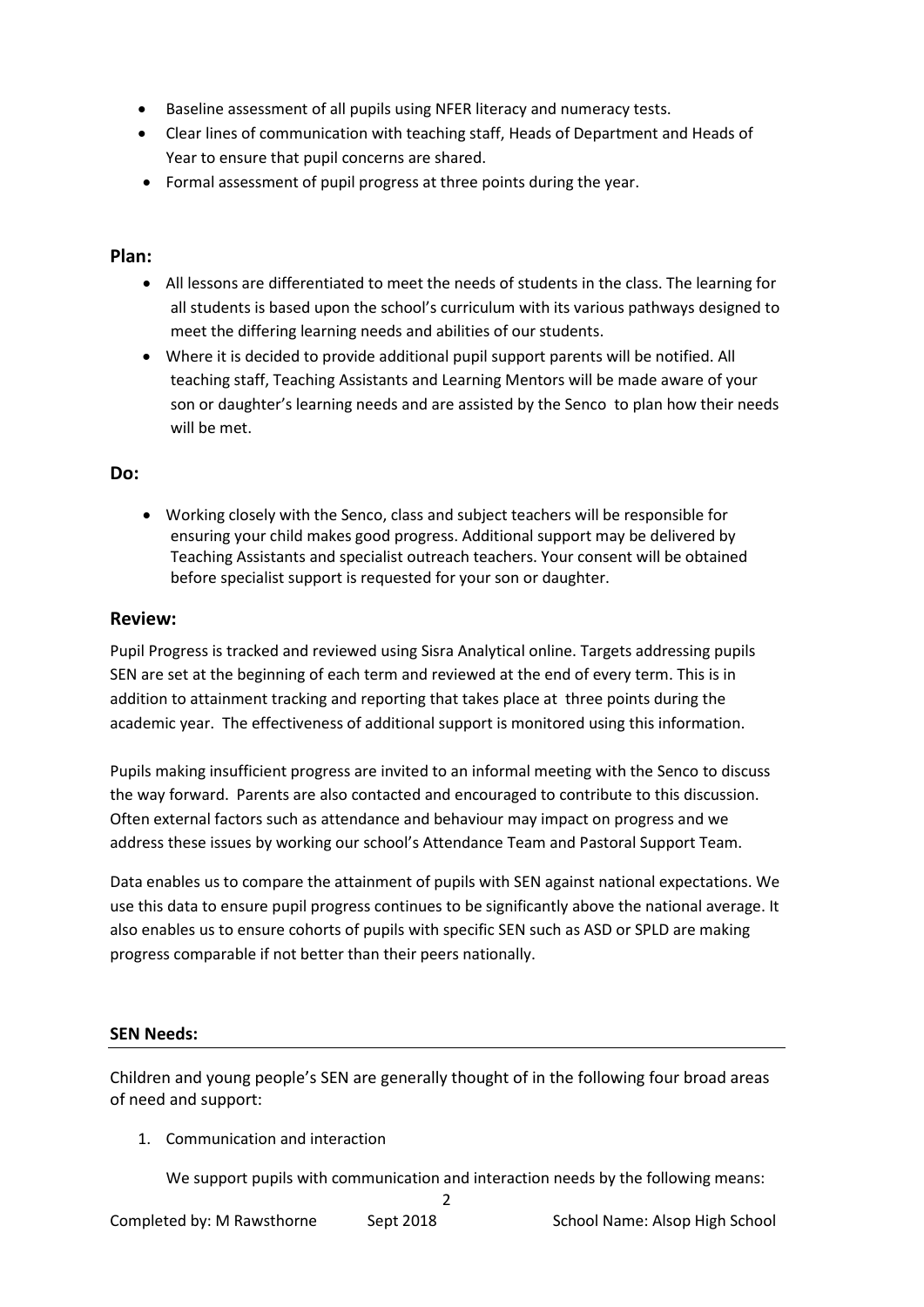Speech and language service, Abbots Lea ASD specialist outreach, social and communication groups, lunch and break clubs, exam access arrangements and Teaching Assistant deployment.

2. Cognition and learning

We support pupils with cognition and learning needs through:

Nurture groups, literacy and numeracy interventions, Bank View specialist outreach, Seniss outreach, Inclusive technology including , Read, write Gold and Dragon Dictation, exam access arrangements and the strategic deployment of Teaching Assistants.

3. Social, emotional and mental health

We support pupils with social, emotional and mental health needs through:

Pastoral support mentors, Ks4 Access Centre, referral to Child and Adolescent Mental Health Service (CAMHS), counselling service and the strategic deployment of Teaching Assistants.

4. Sensory and/or physical needs

We support pupils with sensory/ and or physical needs through:

Visual and hearing Impairment service, Physiotherapy Service, Occupational Health Service, building accessibility including lifts, adaptive technology and Teaching Assistant deployment

(**Reference:** SEN Policy *SEPTEMBER 2015*)

As of *September 2018*, we have *220* children or young people receiving some form of SEN Support.

We have internal processes for monitoring quality of provision and assessment of need. These include observation of lessons and work scrutiny as part of Teacher Professional Development, Teaching Assistant observations, the reporting of pupil progress to parents three times a year and regular training for all staff.

# **Co-producing with children, young people and their parents**

Involving parents and learners in the dialogue is central to our approach and we do this through:

| Action/Event                  | Who's involved               | Frequency |
|-------------------------------|------------------------------|-----------|
| Pupil questionnaire and focus | <b>Pupils accessing SEN</b>  | Termly    |
| group                         | support/SENCO                |           |
| Parent questionnaire          | Parents                      | Termly    |
| Informal parental contact     | Parents/SENCO/ Class Teacher | Daily     |
| <b>Pupil review Meeting</b>   | Parents/SENCO/ Class Teacher | Annually  |
| <b>Parents Evening</b>        | Parents/Form tutors/Subject  | Annually  |
|                               | <b>Teachers</b>              |           |
| End of year Report            | Parents/ SENCO/ Teachers     | Annually  |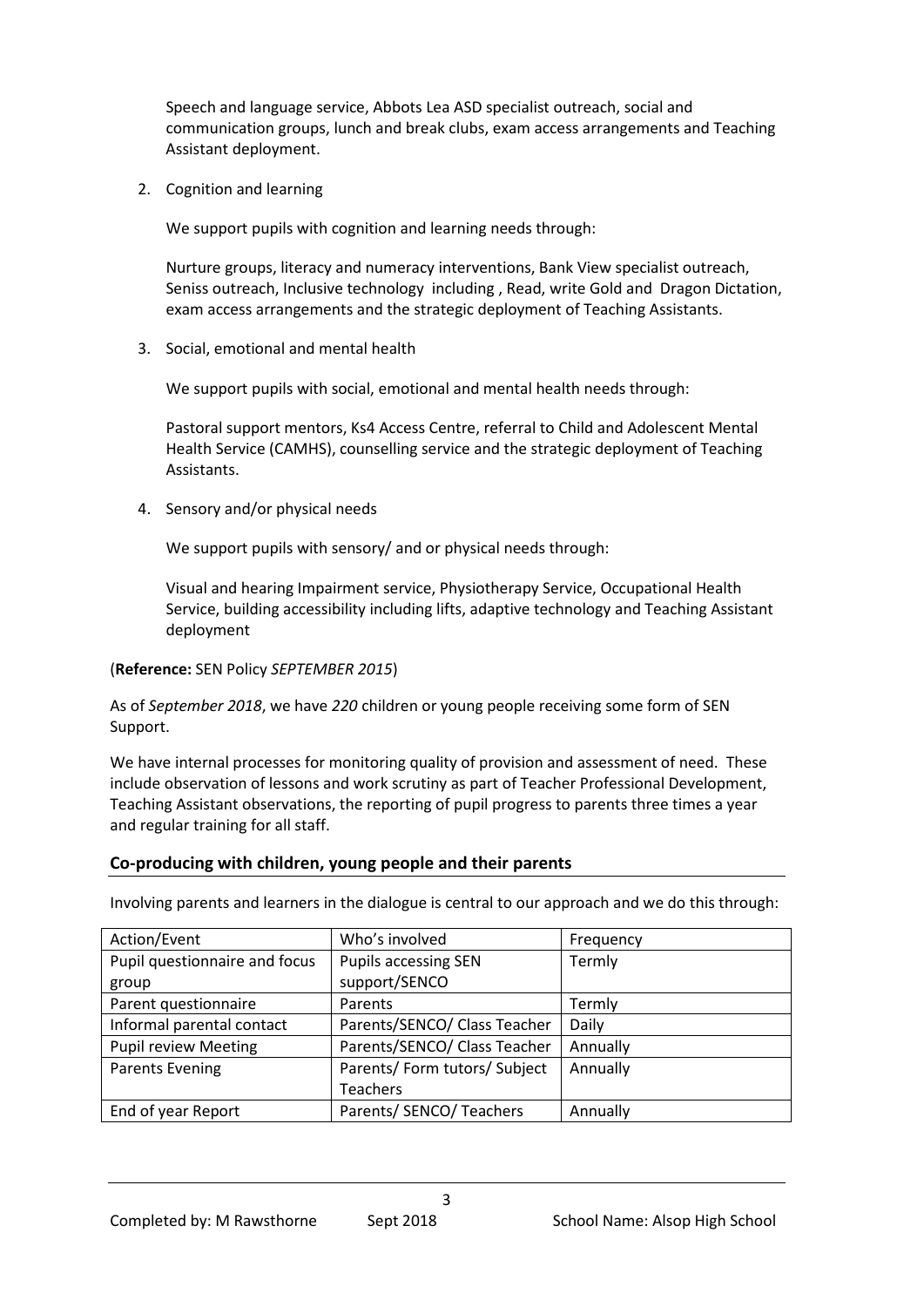# **Staff development and Qualifications**

We are committed to developing the ongoing expertise of our staff. We have current expertise in our school:

| Initials of person     | Area of expertise              | Level of Qualification           |
|------------------------|--------------------------------|----------------------------------|
| M Rawsthorne           | Autistic Spectrum, Dyslexia,   | MA SEN                           |
| (Senco)                | Moderate learning difficulties | Assessment Practising Cert       |
|                        |                                | SPLD (PATOSS)                    |
|                        |                                | <b>Specialist Teacher Access</b> |
|                        |                                | Arrangements                     |
| R Hudson               | Dyslexia, Dyspraxia            | <b>MA ED</b>                     |
| (Resourced Provision)  |                                | Assessment Practising Cert       |
|                        |                                | SPLD (PATOSS)                    |
|                        |                                | <b>Specialist Teacher Access</b> |
|                        |                                | Arrangements                     |
| N Walsh                | Literacy/Numeracy              | BA (Hons)<br><b>PGCE</b>         |
| (Assistant Senco)      |                                | Senco Award                      |
|                        |                                | <b>Specialist Teacher Access</b> |
|                        |                                | Arrangements                     |
|                        |                                |                                  |
| 12 Teaching Assistants | General SEN support            | NVQ Level 3                      |

*This year, we have put additional training into Quality First Teaching across the whole school and our SENCO has attended the School Improvement SEN Briefing in March and November.*

## **Staff deployment**

Considerable thought, planning and preparation goes into utilising our support staff to ensure children achieve the best outcomes, this includes for them to gain independence and be prepared for adulthood from the earliest possible age. Support staff are deployed to support pupils with SEN across the curriculum.

## **School External Partnerships and Transition Plans**

Our academic assessment for children and young people with special educational needs is moderated through our cluster of schools and neighbouring partners.

This year, we worked with our feeder partners to welcome 80 children and young people with special educational needs or disabilities and we supported 33 children and young people with their transition to the next phase in education or employment.

Our approach involved our primary liaison Team working with feeder schools to gather information on new Year 7 students, a Yr 6 open day and attendance at a primary transition meeting in which feeder schools meet with Alsop's SENCO.

 $\Delta$ 

We closely monitor children and young people's destination data.